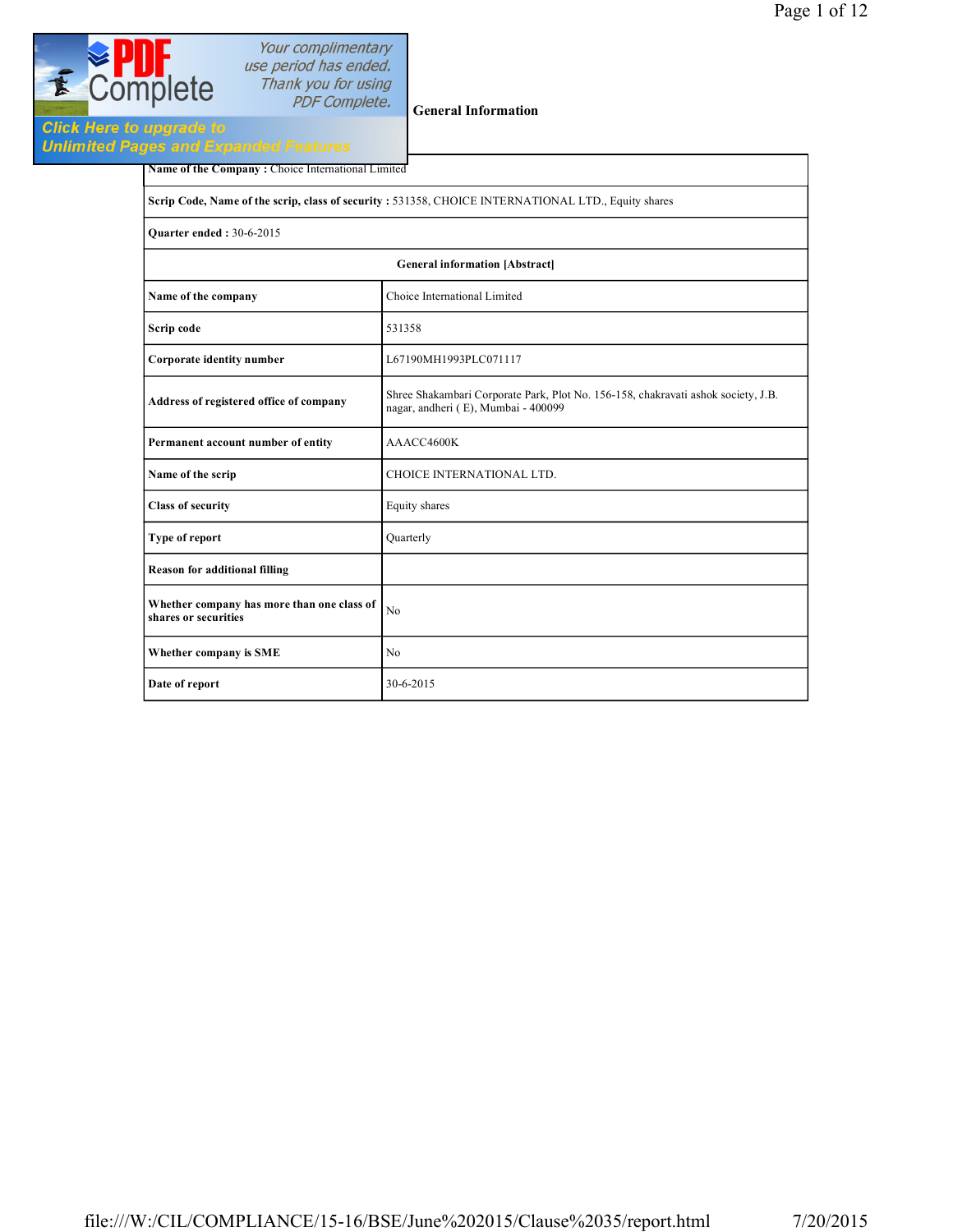

## Your complimentary use period has ended. Thank you for using PDF Complete.

**[Disclo](http://www.pdfcomplete.com/cms/hppl/tabid/108/Default.aspx?r=q8b3uige22)sure of shareholding pattern**

|           | Name of the Company: Choice International Limited                                                      |                                        |                                                                            |                                                                                                                      |  |  |  |  |  |
|-----------|--------------------------------------------------------------------------------------------------------|----------------------------------------|----------------------------------------------------------------------------|----------------------------------------------------------------------------------------------------------------------|--|--|--|--|--|
|           | Scrip Code, Name of the scrip, class of security: 531358, CHOICE INTERNATIONAL LTD., Equity shares     |                                        |                                                                            |                                                                                                                      |  |  |  |  |  |
|           | <b>Ouarter ended: 30-6-2015</b>                                                                        |                                        |                                                                            |                                                                                                                      |  |  |  |  |  |
|           | Disclosure of notes on shareholding pattern                                                            |                                        |                                                                            | <b>Notes</b>                                                                                                         |  |  |  |  |  |
|           | Partly paidup shares                                                                                   |                                        |                                                                            |                                                                                                                      |  |  |  |  |  |
| ID        | Description partly paidup shares                                                                       | Number of partly<br>paidup shares      | As a percentage of total<br>number of partly paidup<br>shares              | As a percentage of total number of<br>shares of the company                                                          |  |  |  |  |  |
|           | Shares held by promoter or promoter group                                                              |                                        |                                                                            |                                                                                                                      |  |  |  |  |  |
|           | <b>Total Shares held by promoter or</b><br>promoter group                                              |                                        |                                                                            |                                                                                                                      |  |  |  |  |  |
|           | Shares held by public                                                                                  |                                        |                                                                            |                                                                                                                      |  |  |  |  |  |
|           | <b>Total Shares held by public</b>                                                                     |                                        |                                                                            |                                                                                                                      |  |  |  |  |  |
| Total     |                                                                                                        |                                        |                                                                            |                                                                                                                      |  |  |  |  |  |
|           | utstanding conertible securities                                                                       |                                        |                                                                            |                                                                                                                      |  |  |  |  |  |
| ID        | <b>Description of outstanding</b><br>conertible securities                                             | Number of<br>outstanding<br>securities | As a percentage of total<br>number of outstanding<br>conertible securities | As a percentage of total number of<br>shares of the company, assuming full<br>conersion of the conertible securities |  |  |  |  |  |
|           | Shares held by promoter or promoter group                                                              |                                        |                                                                            |                                                                                                                      |  |  |  |  |  |
|           | Total shares held by promoter or<br>promoter group                                                     |                                        |                                                                            |                                                                                                                      |  |  |  |  |  |
|           | Shares held by public                                                                                  |                                        |                                                                            |                                                                                                                      |  |  |  |  |  |
|           | <b>Total Shares held by public</b>                                                                     |                                        |                                                                            |                                                                                                                      |  |  |  |  |  |
| Total     |                                                                                                        |                                        |                                                                            |                                                                                                                      |  |  |  |  |  |
|           | Warrants                                                                                               |                                        |                                                                            |                                                                                                                      |  |  |  |  |  |
| <b>ID</b> | <b>Description of arrants</b>                                                                          | Number of<br>arrants                   | As a percentage of total<br>number of arrants                              | As a percentage of total number of<br>shares of the company, assuming full<br>conersion of arrants                   |  |  |  |  |  |
|           | Shares held by promoter or promoter group                                                              |                                        |                                                                            |                                                                                                                      |  |  |  |  |  |
|           | <b>Total Shares held by promoter or</b><br>promoter group                                              |                                        |                                                                            |                                                                                                                      |  |  |  |  |  |
|           | Shares held by public                                                                                  |                                        |                                                                            |                                                                                                                      |  |  |  |  |  |
|           | <b>Total Shares held by public</b>                                                                     |                                        |                                                                            |                                                                                                                      |  |  |  |  |  |
| Total     |                                                                                                        |                                        |                                                                            |                                                                                                                      |  |  |  |  |  |
|           | Total paidup capital of the company<br>assuming full conersion of arrants<br>and conertible securities | 10004800                               |                                                                            |                                                                                                                      |  |  |  |  |  |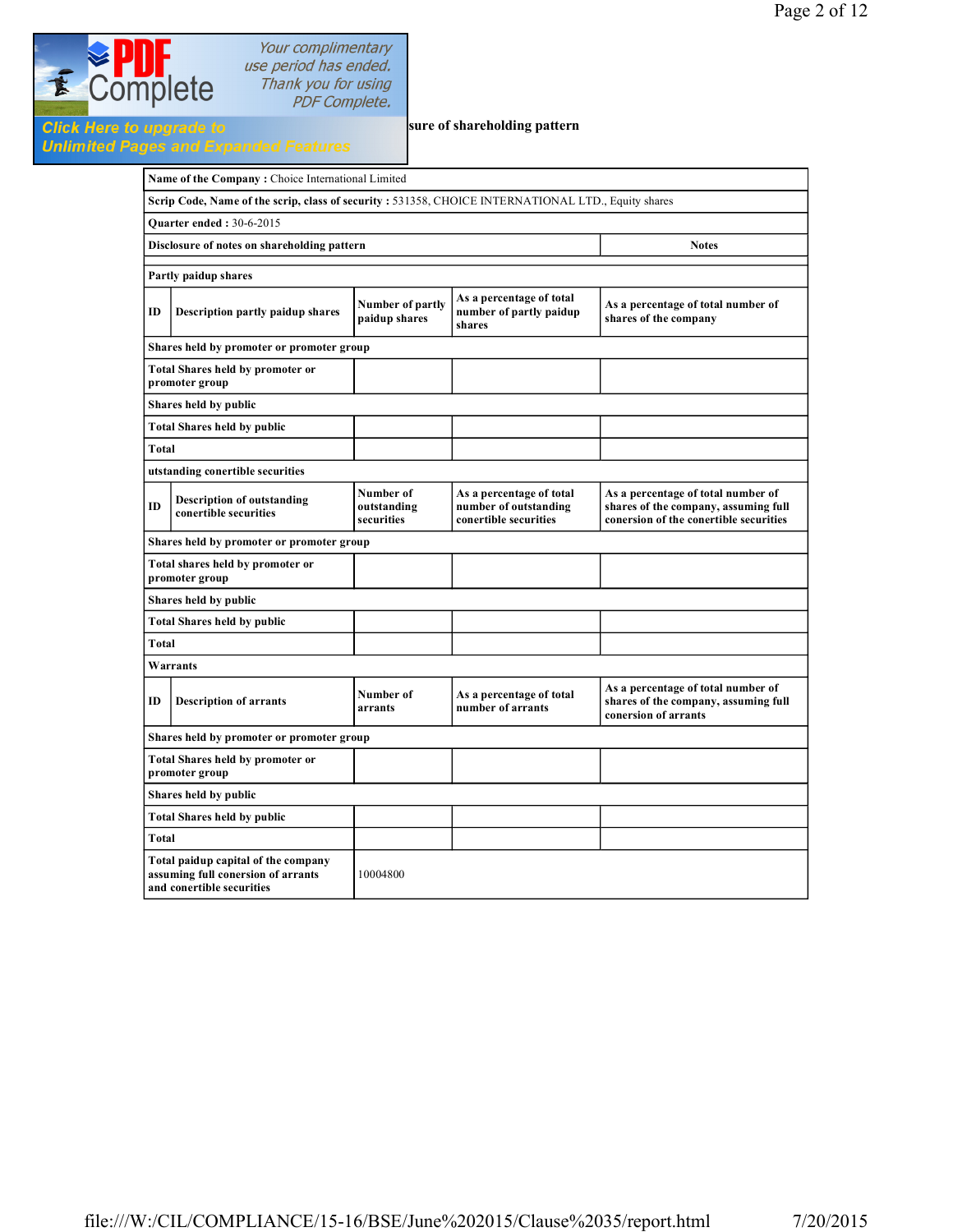

г

**Click Here to upgrade to<br>Unlimited Pages and Expanded Features** 

**Discute of fully paidup shares** 

|             | Name of the Company: Choice International Limited               |                                         |                           |                              |                                                                                                     |                                                                           |                             |                                             |                    |
|-------------|-----------------------------------------------------------------|-----------------------------------------|---------------------------|------------------------------|-----------------------------------------------------------------------------------------------------|---------------------------------------------------------------------------|-----------------------------|---------------------------------------------|--------------------|
|             |                                                                 |                                         |                           |                              | Scrip Code, Name of the scrip, class of security : 531358, CHOICE INTERNATIONAL LTD., Equity shares |                                                                           |                             |                                             |                    |
|             | <b>Quarter ended: 30-6-2015</b>                                 |                                         |                           |                              |                                                                                                     |                                                                           |                             |                                             |                    |
|             | Disclosure of notes on fully paidup shares                      |                                         |                           |                              |                                                                                                     |                                                                           |                             |                                             | <b>Notes</b>       |
|             | Category code                                                   |                                         |                           |                              |                                                                                                     | <b>Total Shareholding as a</b><br>percentage of total<br>number of shares |                             | Shares pledged or<br>otherise<br>encumbered |                    |
|             |                                                                 |                                         | Number of<br>shareholders | Total<br>number<br>of shares | Number of<br>shares held in<br>dematerialised<br>form                                               | As a<br>percentage<br>of A                                                | As a<br>percentage<br>of AC | Number<br>of<br>shares                      | As a<br>percentage |
| I           | $\mathbf{I}$                                                    |                                         | Ш                         | I                            |                                                                                                     | 1                                                                         | П                           | Ш                                           | I<br>Ш             |
| A           | <b>Shareholding of Promoter and Promoter Group</b>              |                                         |                           |                              |                                                                                                     |                                                                           |                             |                                             |                    |
|             | Indian                                                          |                                         |                           |                              |                                                                                                     |                                                                           |                             |                                             |                    |
| $\bf{a}$    | <b>Indiiduals or indu</b><br>undiided family                    |                                         | 14                        | 3986527                      | 3986527                                                                                             | 39.85                                                                     | 39.85                       | 750000                                      | 18.81              |
| b           | <b>Central goernment or State</b><br>goernments                 |                                         |                           |                              |                                                                                                     |                                                                           |                             |                                             |                    |
| $\mathbf c$ | odies corporate                                                 |                                         | $\mathbf{1}$              | 200000                       | 200000                                                                                              | $\overline{c}$                                                            | $\overline{2}$              | $\mathbf{0}$                                | $\mathbf{0}$       |
| d           | inancial institutions or<br>bans                                |                                         |                           |                              |                                                                                                     |                                                                           |                             |                                             |                    |
| $\mathbf e$ | Any other<br>specify                                            | <b>Description</b><br>of<br>Shareholder |                           |                              |                                                                                                     |                                                                           |                             |                                             |                    |
|             |                                                                 |                                         |                           |                              |                                                                                                     |                                                                           |                             |                                             |                    |
|             |                                                                 | Sub Total A                             | 15                        | 4186527                      | 4186527                                                                                             | 41.85                                                                     | 41.85                       | 750000                                      | 17.91              |
|             | oreign                                                          |                                         |                           |                              |                                                                                                     |                                                                           |                             |                                             |                    |
| a           | Nonresident indiiduals or<br>foreign indiiduals                 |                                         |                           |                              |                                                                                                     |                                                                           |                             |                                             |                    |
| b           | odies corporate                                                 |                                         |                           |                              |                                                                                                     |                                                                           |                             |                                             |                    |
| $\mathbf c$ | <b>Institutions</b>                                             |                                         |                           |                              |                                                                                                     |                                                                           |                             |                                             |                    |
| d           | Qualified foreign inestor                                       |                                         |                           |                              |                                                                                                     |                                                                           |                             |                                             |                    |
| $\mathbf e$ | Any other<br>specify                                            | <b>Description</b><br>of<br>Shareholder |                           |                              |                                                                                                     |                                                                           |                             |                                             |                    |
|             |                                                                 | <b>Total thers</b>                      |                           |                              |                                                                                                     |                                                                           |                             |                                             |                    |
|             |                                                                 | SubTotal A                              |                           |                              |                                                                                                     |                                                                           |                             |                                             |                    |
|             | <b>Total Shareholding of Promoter</b><br>and Promoter Group A A | $\mathbf A$                             | 15                        | 4186527                      | 4186527                                                                                             | 41.85                                                                     | 41.85                       | 750000                                      | 17.91              |
|             | <b>Public Shareholding</b>                                      |                                         |                           |                              |                                                                                                     |                                                                           |                             |                                             |                    |
|             | <b>Institutions</b>                                             |                                         |                           |                              |                                                                                                     |                                                                           |                             |                                             |                    |
| $\mathbf a$ | <b>Mutual funds or TI</b>                                       |                                         | $\mathbf{0}$              | $\boldsymbol{0}$             | $\bf{0}$                                                                                            | $\boldsymbol{0}$                                                          | $\boldsymbol{0}$            |                                             |                    |
| b           | inancial institutions or<br>bans                                |                                         | $\overline{0}$            | $\mathbf{0}$                 | $\mathbf{0}$                                                                                        | $\boldsymbol{0}$                                                          | $\boldsymbol{0}$            |                                             |                    |
| $\mathbf c$ | <b>Central goernment or State</b><br>goernments                 |                                         | $\overline{0}$            | $\overline{0}$               | $\overline{0}$                                                                                      | $\boldsymbol{0}$                                                          | $\mathbf{0}$                |                                             |                    |
| d           | enture capital funds                                            |                                         | $\mathbf{0}$              | $\boldsymbol{0}$             | $\boldsymbol{0}$                                                                                    | $\boldsymbol{0}$                                                          | $\boldsymbol{0}$            |                                             |                    |
|             |                                                                 |                                         |                           |                              |                                                                                                     |                                                                           |                             |                                             |                    |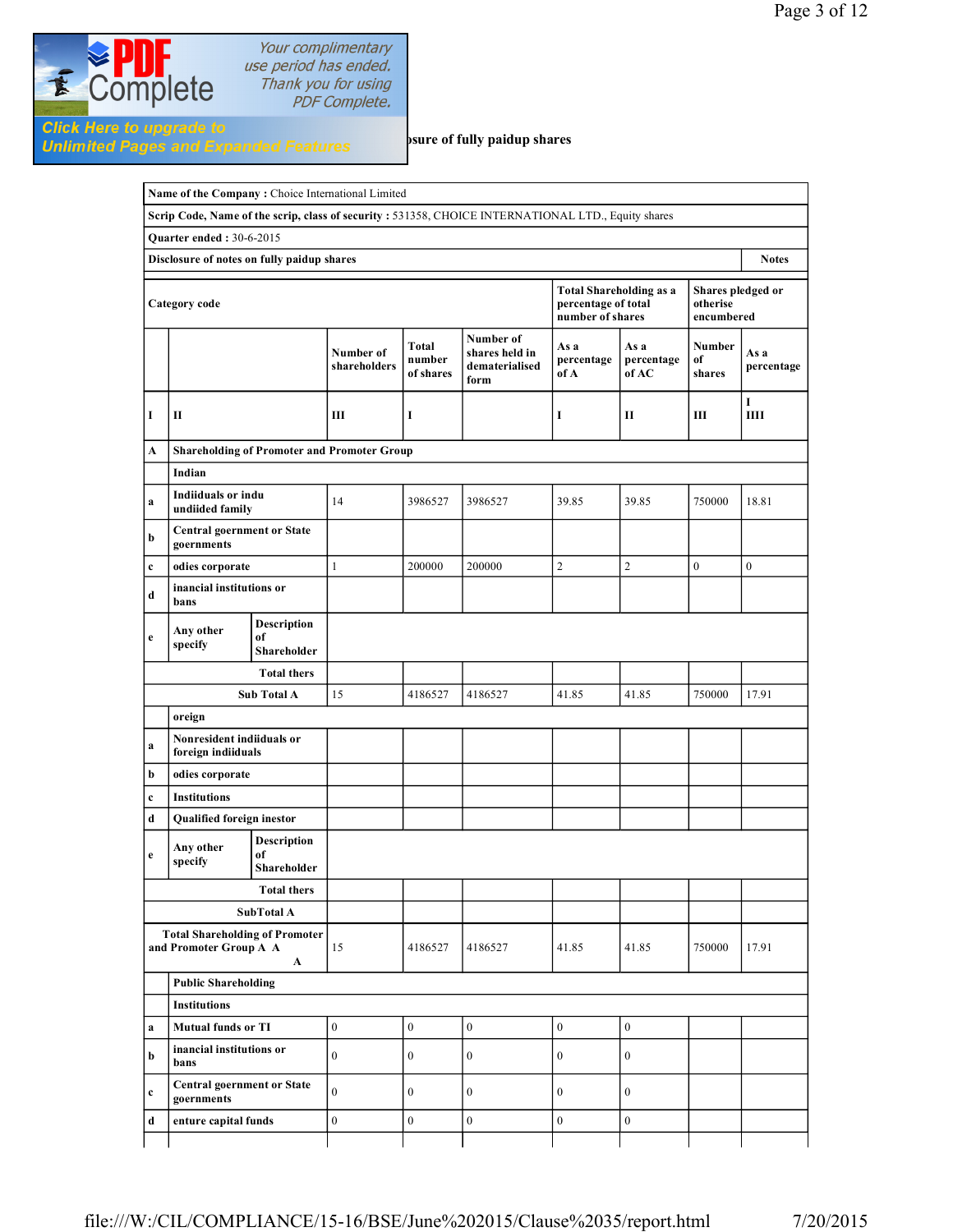| E Complete                                   | Your complimentary<br>use period has ended.<br>Thank you for using                                                                                                                                   |                                                   |                                         |                      |                  |                  |                  |                  |        |         |
|----------------------------------------------|------------------------------------------------------------------------------------------------------------------------------------------------------------------------------------------------------|---------------------------------------------------|-----------------------------------------|----------------------|------------------|------------------|------------------|------------------|--------|---------|
|                                              |                                                                                                                                                                                                      |                                                   |                                         | <b>PDF</b> Complete. | $\overline{0}$   | $\mathbf{0}$     | $\vert 0 \vert$  | $\vert 0 \vert$  |        |         |
| <b>Click Here to upgrade to</b>              |                                                                                                                                                                                                      |                                                   |                                         |                      | $\overline{0}$   | $\boldsymbol{0}$ | $\boldsymbol{0}$ | $\boldsymbol{0}$ |        |         |
| <b>Unlimited Pages and Expanded Features</b> |                                                                                                                                                                                                      |                                                   |                                         |                      | $\boldsymbol{0}$ | $\bf{0}$         | $\boldsymbol{0}$ | $\boldsymbol{0}$ |        |         |
|                                              | h                                                                                                                                                                                                    | Qualified foreign inestor                         |                                         | $\mathbf{0}$         | $\boldsymbol{0}$ | $\boldsymbol{0}$ | $\boldsymbol{0}$ | $\boldsymbol{0}$ |        |         |
|                                              |                                                                                                                                                                                                      | Any other<br>specify                              | Description<br>of<br>Shareholder        |                      |                  |                  |                  |                  |        |         |
|                                              |                                                                                                                                                                                                      |                                                   | <b>Total thers</b>                      |                      |                  |                  |                  |                  |        |         |
|                                              | <b>Sub Total</b><br><b>NonInstitutions</b><br>odies corporate<br>a                                                                                                                                   |                                                   |                                         | $\boldsymbol{0}$     | $\boldsymbol{0}$ | $\boldsymbol{0}$ | $\mathbf{0}$     | $\mathbf 0$      |        |         |
|                                              |                                                                                                                                                                                                      |                                                   |                                         |                      |                  |                  |                  |                  |        |         |
|                                              |                                                                                                                                                                                                      |                                                   | 37                                      | 3029605              | 3027605          | 30.28            | 30.28            |                  |        |         |
|                                              | b                                                                                                                                                                                                    | Indiiduals                                        |                                         |                      |                  |                  |                  |                  |        |         |
|                                              | <b>Indiidual shareholders</b><br>holding nominal share capital 2131<br>i<br>up to Rs one lah<br><b>Indiidual shareholders</b><br>holding nominal share capital   41<br>ii.<br>in ecess of Rs one lah |                                                   |                                         | 1331254              | 1255552          | 13.31            | 13.31            |                  |        |         |
|                                              |                                                                                                                                                                                                      |                                                   |                                         | 1174265              | 1174265          | 11.74            | 11.74            |                  |        |         |
|                                              | $\mathbf c$                                                                                                                                                                                          | <b>Qualified foreign inestor</b>                  |                                         | $\mathbf{0}$         | $\boldsymbol{0}$ | $\boldsymbol{0}$ | $\boldsymbol{0}$ | $\boldsymbol{0}$ |        |         |
|                                              | d                                                                                                                                                                                                    | Any other<br>specify                              | <b>Description</b><br>of<br>Shareholder |                      |                  |                  |                  |                  |        |         |
|                                              |                                                                                                                                                                                                      | Non<br><b>Institutions</b><br><b>Shareholders</b> | Clearing<br>Members                     | 60                   | 228662           | 228662           | 2.29             | 2.29             |        |         |
|                                              |                                                                                                                                                                                                      | Non<br><b>Institutions</b><br><b>Shareholders</b> | <b>NRI</b>                              | 11                   | 48487            | 48487            | 0.48             | 0.48             |        |         |
|                                              |                                                                                                                                                                                                      | Non<br><b>Institutions</b><br><b>Shareholders</b> | Other                                   | $\mathfrak{Z}$       | 6000             | 6000             | 0.06             | 0.06             |        |         |
|                                              |                                                                                                                                                                                                      |                                                   | <b>Total thers</b>                      | 74                   | 283149           | 283149           | 2.83             | 2.83             |        |         |
|                                              |                                                                                                                                                                                                      |                                                   | Subtotal                                | 2283                 | 5818273          | 5740571          | 58.15            | 58.15            |        |         |
|                                              |                                                                                                                                                                                                      | <b>Total Public Shareholding</b>                  |                                         | 2283                 | 5818273          | 5740571          | 58.15            | 58.15            |        |         |
|                                              | <b>TTAA</b><br>C<br>Shares held by custodians and against hich depository receipts hae been issued<br>Promoter and promoter<br>group<br>Public                                                       |                                                   | 2298                                    | 10004800             | 9927098          | 100              | 100              | 750000           | 7.5    |         |
|                                              |                                                                                                                                                                                                      |                                                   |                                         |                      |                  |                  |                  |                  |        |         |
|                                              |                                                                                                                                                                                                      |                                                   | $\mathbf{0}$                            | $\boldsymbol{0}$     | $\boldsymbol{0}$ |                  | $\boldsymbol{0}$ |                  |        |         |
|                                              |                                                                                                                                                                                                      |                                                   |                                         | $\boldsymbol{0}$     | $\boldsymbol{0}$ | $\boldsymbol{0}$ |                  | $\boldsymbol{0}$ |        |         |
|                                              |                                                                                                                                                                                                      | <b>Total Shares held by Custodians</b>            | C                                       | $\Omega$             | $\boldsymbol{0}$ | $\boldsymbol{0}$ |                  | $\boldsymbol{0}$ |        |         |
|                                              |                                                                                                                                                                                                      | <b>GRAND TTA AC</b>                               |                                         | 2298                 | 10004800         | 9927098          |                  | 100              | 750000 | $7.5\,$ |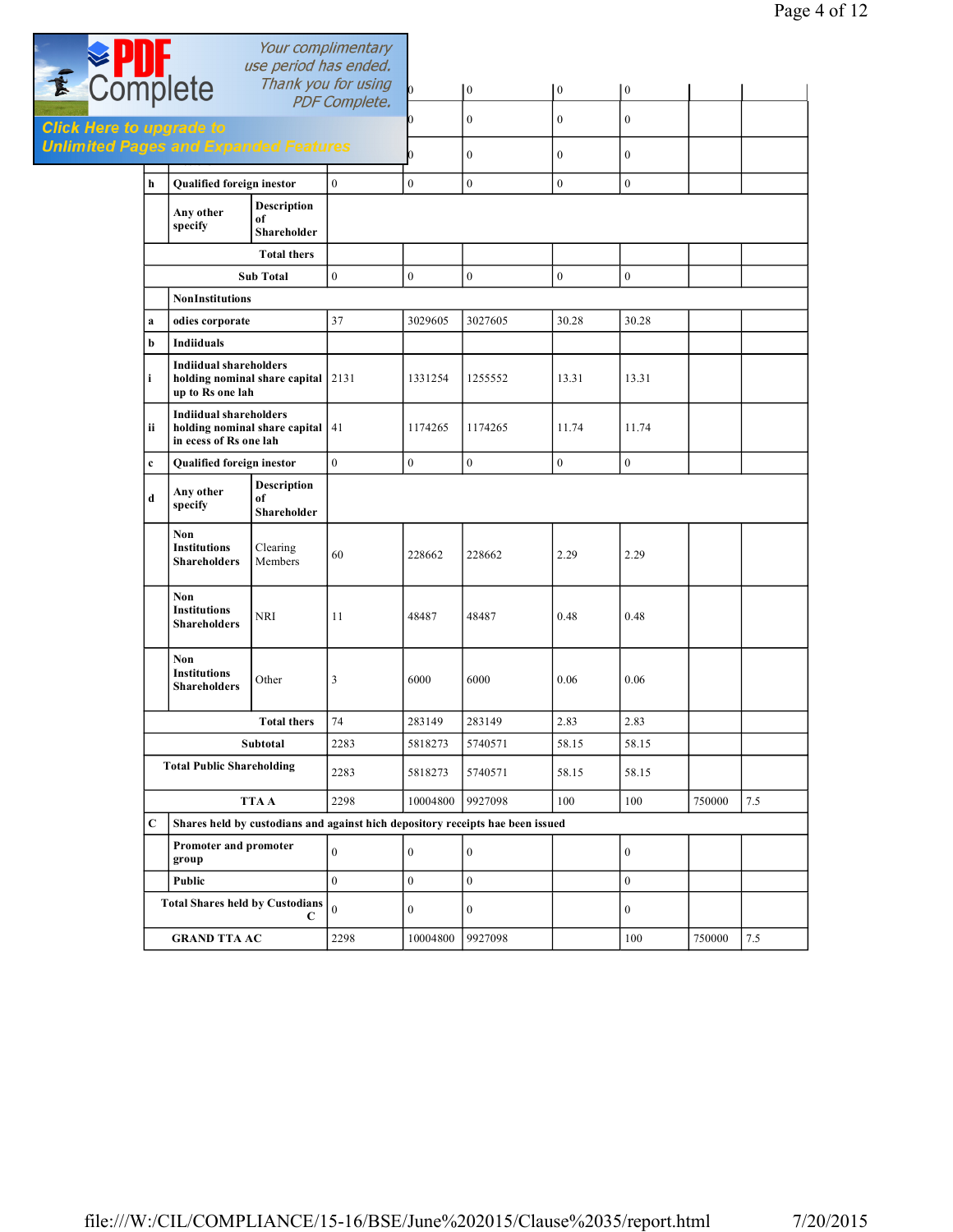

## Your complimentary use period has ended. Thank you for using PDF Complete.

**Click Here to upgrade to**<br> **Unlimited Pages and Expanded Features**<br> **Expanded Property and Property Crown Promoter and Promoter Group** 

|                      | Name of the Company: Choice International Limited |                                    |                                                          |                                                                                                    |                    |                                                                   |                                 |                                                                                                     |                                               |                                                                                                                        |                                                                                                                                                                                                   |
|----------------------|---------------------------------------------------|------------------------------------|----------------------------------------------------------|----------------------------------------------------------------------------------------------------|--------------------|-------------------------------------------------------------------|---------------------------------|-----------------------------------------------------------------------------------------------------|-----------------------------------------------|------------------------------------------------------------------------------------------------------------------------|---------------------------------------------------------------------------------------------------------------------------------------------------------------------------------------------------|
|                      |                                                   |                                    |                                                          | Scrip Code, Name of the scrip, class of security: 531358, CHOICE INTERNATIONAL LTD., Equity shares |                    |                                                                   |                                 |                                                                                                     |                                               |                                                                                                                        |                                                                                                                                                                                                   |
|                      | <b>Quarter ended: 30-6-2015</b>                   |                                    |                                                          |                                                                                                    |                    |                                                                   |                                 |                                                                                                     |                                               |                                                                                                                        |                                                                                                                                                                                                   |
|                      |                                                   |                                    |                                                          | Disclosure of notes on securities belonging to the category "Promoter and Promoter Group"          |                    |                                                                   |                                 |                                                                                                     |                                               |                                                                                                                        | <b>Notes</b>                                                                                                                                                                                      |
| Sr<br>N <sub>0</sub> |                                                   | <b>Details of Shares</b><br>held   |                                                          | <b>Encumbered Share</b>                                                                            |                    |                                                                   | <b>Details of arrants</b>       |                                                                                                     | <b>Details of conertible</b><br>securities    |                                                                                                                        |                                                                                                                                                                                                   |
|                      | Name of the<br>shareholder                        | Number<br>of the<br>shares<br>held | As a<br>percentage<br>of grand<br>total A<br>$\mathbf C$ | Encumbered<br>number of<br>shares                                                                  | As a<br>percentage | As a<br>percentage<br>of grand<br>total A<br>C<br>of clause<br>Ia | Number<br>of<br>arrants<br>held | Warrants<br>held as a<br>percentage<br>of total<br>numbers<br>of<br>arrants<br>of the<br>same class | Number of<br>conertible<br>securities<br>held | Conertible<br>securities<br>as<br>percentage<br>of total<br>numbers of<br>conertible<br>securities<br>of same<br>class | Total<br>shares<br>including<br>underlying<br>shares<br>assuming<br>full<br>conersion<br>of<br>arrants<br>and<br>conertible<br>securities<br>as a<br>percentage<br>of diluted<br>share<br>capital |
| I                    | П                                                 | Ш                                  | I                                                        |                                                                                                    | I<br>Ш             | Ia II                                                             | Ш                               | I                                                                                                   |                                               | I                                                                                                                      | $\mathbf{I}$                                                                                                                                                                                      |
|                      | inita Sunil<br>Patodia                            | 1028927                            | 10.28                                                    | 750000                                                                                             | 72.89              | 7.5                                                               |                                 |                                                                                                     |                                               |                                                                                                                        | 10.28                                                                                                                                                                                             |
|                      | Hemlata<br>Kamal<br>Poddar                        | 200000                             | $\overline{2}$                                           | $\boldsymbol{0}$                                                                                   | $\boldsymbol{0}$   | $\boldsymbol{0}$                                                  |                                 |                                                                                                     |                                               |                                                                                                                        | $\boldsymbol{2}$                                                                                                                                                                                  |
|                      | pton<br>Infrastructure<br>Private<br>limited      | 200000                             | $\sqrt{2}$                                               | $\boldsymbol{0}$                                                                                   | $\boldsymbol{0}$   | $\boldsymbol{0}$                                                  |                                 |                                                                                                     |                                               |                                                                                                                        | $\overline{c}$                                                                                                                                                                                    |
|                      | Sonu Poddar                                       | 100000                             | $\mathbf{1}$                                             | $\boldsymbol{0}$                                                                                   | $\boldsymbol{0}$   | $\boldsymbol{0}$                                                  |                                 |                                                                                                     |                                               |                                                                                                                        | $\mathbf{1}$                                                                                                                                                                                      |
|                      | Arun kumar<br>Poddar<br>(H)                       | 100000                             | $\mathbf{1}$                                             | $\boldsymbol{0}$                                                                                   | $\boldsymbol{0}$   | $\boldsymbol{0}$                                                  |                                 |                                                                                                     |                                               |                                                                                                                        | 1                                                                                                                                                                                                 |
|                      | Arun kumar<br>Poddar                              | 200000                             | $\sqrt{2}$                                               | $\boldsymbol{0}$                                                                                   | $\boldsymbol{0}$   | $\boldsymbol{0}$                                                  |                                 |                                                                                                     |                                               |                                                                                                                        | $\mathbf 2$                                                                                                                                                                                       |
|                      | Kamal<br>Poddar<br>(H)                            | 225000                             | 2.25                                                     | $\bf{0}$                                                                                           | $\boldsymbol{0}$   | 0                                                                 |                                 |                                                                                                     |                                               |                                                                                                                        | 2.25                                                                                                                                                                                              |
|                      | Kamal<br>Poddar                                   | 637600                             | 6.37                                                     | $\boldsymbol{0}$                                                                                   | $\boldsymbol{0}$   | $\boldsymbol{0}$                                                  |                                 |                                                                                                     |                                               |                                                                                                                        | 6.37                                                                                                                                                                                              |
|                      | Anil<br>Chotmal<br>Patodia                        | 250000                             | 2.5                                                      | $\boldsymbol{0}$                                                                                   | $\boldsymbol{0}$   | $\boldsymbol{0}$                                                  |                                 |                                                                                                     |                                               |                                                                                                                        | 2.5                                                                                                                                                                                               |
|                      | Anil<br>Chotmal<br>Patodia<br>(H)                 | 225000                             | 2.25                                                     | $\boldsymbol{0}$                                                                                   | $\boldsymbol{0}$   | $\boldsymbol{0}$                                                  |                                 |                                                                                                     |                                               |                                                                                                                        | 2.25                                                                                                                                                                                              |
|                      | Sunil<br>Chotmal<br>Patodia<br>(H)                | 270000                             | 2.7                                                      | $\boldsymbol{0}$                                                                                   | $\boldsymbol{0}$   | $\boldsymbol{0}$                                                  |                                 |                                                                                                     |                                               |                                                                                                                        | 2.7                                                                                                                                                                                               |
|                      | Sunil Kumar<br>Patodia                            | 300000                             | $\vert 3 \vert$                                          | $\boldsymbol{0}$                                                                                   | $\boldsymbol{0}$   | $\boldsymbol{0}$                                                  |                                 |                                                                                                     |                                               |                                                                                                                        | 3                                                                                                                                                                                                 |
|                      |                                                   |                                    |                                                          |                                                                                                    |                    |                                                                   |                                 |                                                                                                     |                                               |                                                                                                                        |                                                                                                                                                                                                   |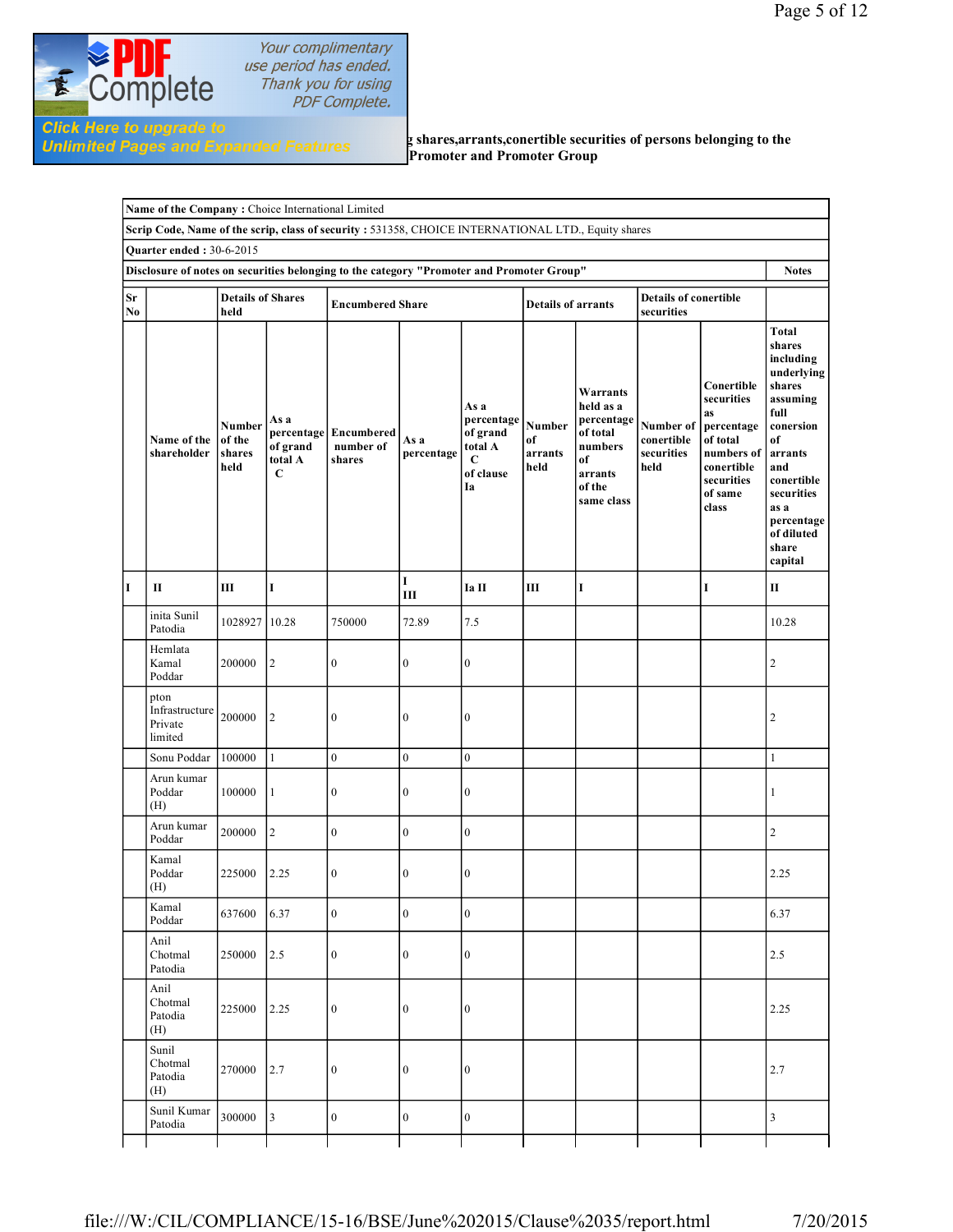| E Complete                                                                      |              |  |  |  | Your complimentary<br>use period has ended.<br>Thank you for using<br><b>PDF Complete.</b> |  |  |  |  |
|---------------------------------------------------------------------------------|--------------|--|--|--|--------------------------------------------------------------------------------------------|--|--|--|--|
| <b>Click Here to upgrade to</b><br><b>Unlimited Pages and Expanded Features</b> |              |  |  |  |                                                                                            |  |  |  |  |
| 15                                                                              |              |  |  |  |                                                                                            |  |  |  |  |
|                                                                                 | <b>Total</b> |  |  |  |                                                                                            |  |  |  |  |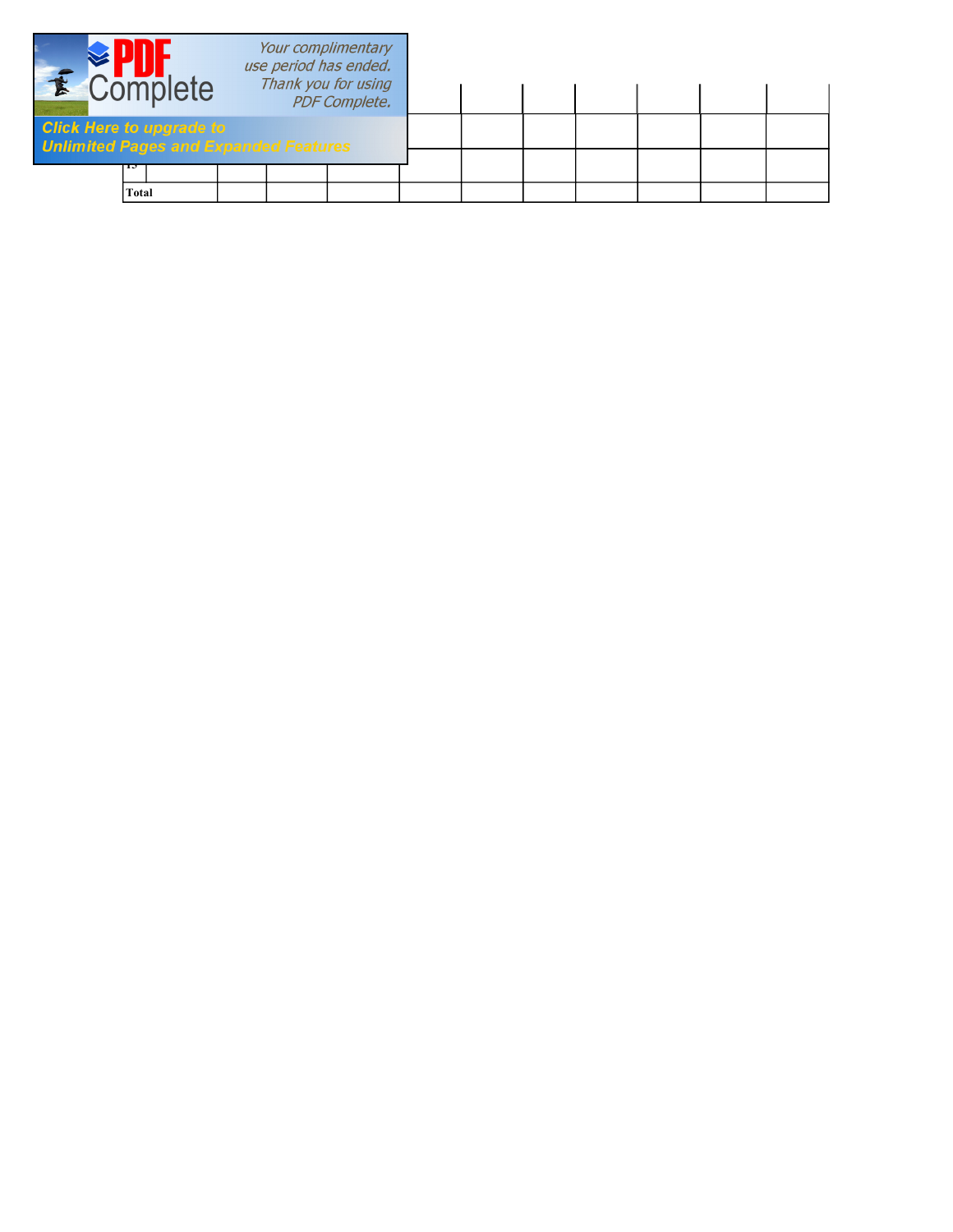

Your complimentary<br>use period has ended.<br>Thank you for using<br>PDF Complete.

**Click Here to upgrade to<br>Unlimited Pages and Expanded Features** 

!! !!! d!! ! !!! ar!!!! arra! t!!! o! ! ! rt!! !! !!! !! r!t!! !!!o!!! ! r! o! !!! ! lo! ! !! ! !to! Id!! !!! or! !t! a! !1! |o!!t! !! !total!! ! ! ! !r!o!!!! ar!!

|                         | ! a! ! lo! lt! ! !! o! ! a! ! !!                                                                                                                                                                      |                                                          |                                                                                                                                                                                                                                                       |                                                      |                                                                                                                                    |                                                                                                                       |                                                                                                                                                                                                                                                                                                                                                                                                          |                                                                                                                                                                                                                              |  |  |
|-------------------------|-------------------------------------------------------------------------------------------------------------------------------------------------------------------------------------------------------|----------------------------------------------------------|-------------------------------------------------------------------------------------------------------------------------------------------------------------------------------------------------------------------------------------------------------|------------------------------------------------------|------------------------------------------------------------------------------------------------------------------------------------|-----------------------------------------------------------------------------------------------------------------------|----------------------------------------------------------------------------------------------------------------------------------------------------------------------------------------------------------------------------------------------------------------------------------------------------------------------------------------------------------------------------------------------------------|------------------------------------------------------------------------------------------------------------------------------------------------------------------------------------------------------------------------------|--|--|
|                         | !!r!!!! od!!!! a! !!o!!t! !!!!r!! !!! la!!!o!!!!!! r!t! !!                                                                                                                                            |                                                          |                                                                                                                                                                                                                                                       |                                                      |                                                                                                                                    |                                                                                                                       |                                                                                                                                                                                                                                                                                                                                                                                                          |                                                                                                                                                                                                                              |  |  |
|                         | $!$ ! art! $r!!$ ! d! d!!                                                                                                                                                                             |                                                          |                                                                                                                                                                                                                                                       |                                                      |                                                                                                                                    |                                                                                                                       |                                                                                                                                                                                                                                                                                                                                                                                                          |                                                                                                                                                                                                                              |  |  |
|                         | !!!!lo!! r!!o!!! ot!!!o!!! old!! !!o!!!!!! r!t!!!!o!!! !r!o! !!! !lo! !!! !to!t! !!!at!! or! !"! ! ! !!! "!a! d!! old!! !!! _or!!<br>t! a! !o! !!! !r!!! ta! ! !o!!t! ! !total!! ! ! ! ! r!o!!!! ar!! |                                                          |                                                                                                                                                                                                                                                       |                                                      |                                                                                                                                    |                                                                                                                       |                                                                                                                                                                                                                                                                                                                                                                                                          | $!$ ot $!$ !                                                                                                                                                                                                                 |  |  |
| $!$ r!!<br>$\pm$ 0!     |                                                                                                                                                                                                       |                                                          | ! ! ta!!!!o!!! ! ar!!!! ! ld                                                                                                                                                                                                                          | !! ta!!! !o!!! arra! t!                              |                                                                                                                                    | !!ta!!!!o!!!o!!!rt!! !!!<br>$1!1!$ $r!$ $t!1!$                                                                        |                                                                                                                                                                                                                                                                                                                                                                                                          |                                                                                                                                                                                                                              |  |  |
|                         | $!$ a! $!$ $!$ $!$ $!$ $!$ $!$ $!$ $!$<br>$!!$ ar!! old! r!                                                                                                                                           | 11111r1<br>$0$ !! $t$ !!!<br>!! ar!!!<br>$!$ $!$ $!$ $!$ | $!$ ! $ar$ ! !! $a$ !!<br>! r! ! ta! !o!! <br>total!!!!!!r!o!!<br>$\frac{1!}{2!}$ ar! $\frac{1!}{2!}$ $\frac{1!}{2!}$<br>! ra! d!Total!<br>!! !!! !!! !!! !!! !!<br>!! d!! at! d!!! !<br>$!$ tat $!$ ! $!$ ! t!at!<br>! ara!!!!!!!a!!<br>$a!$ $o!$ !! | 11111r!<br>0!!<br>! arra! t!!<br>$!$ ! $\mathbf{Id}$ | $!$ arra $!$ t $!$ !<br>$!$ $!$ $!$ $!$ $!$ $!$ $!$ $!$<br>total!!!!!!!!!!<br>o!!! arra! t!!<br>$0$ !! $t!$ !!!! $a!$ !!<br>!1a!!! | $!$ $!$ $!$ $!$ $!$ $!$ $!$ $!$ $!$<br>$ 0 $ $ !$ $ $ rt $  $ $  $ $ !$<br>$      $ r $      $<br>$!$ ! $\mathbf{Id}$ | ! o! ! ! rt!! !! !<br>total!!!!!!!<br>o!!! o! ! ! rt!! 1! !<br>$\frac{1}{2}$ $\frac{1}{2}$ $\frac{1}{2}$ $\frac{1}{2}$ $\frac{1}{2}$ $\frac{1}{2}$ $\frac{1}{2}$ $\frac{1}{2}$ $\frac{1}{2}$ $\frac{1}{2}$ $\frac{1}{2}$ $\frac{1}{2}$ $\frac{1}{2}$ $\frac{1}{2}$ $\frac{1}{2}$ $\frac{1}{2}$ $\frac{1}{2}$ $\frac{1}{2}$ $\frac{1}{2}$ $\frac{1}{2}$ $\frac{1}{2}$ $\frac{1}{2}$<br>$ a $ $  $ $  a  $ | Total!!! ar!!!<br>$!$ ! d! rl! !! !!<br>!! ar!!!a!!! ! !! !!<br>$   \       \ o       \   \ r    \ o    \$<br>$!$ arra! $t!$ !a! d!<br>$!$ o! $!$ ! $!$ rt!! $!$ ! !<br>1!1!r!t!!1!1!a!1a!<br>d!l! t! d!!! ar!!<br>!a! !tal! |  |  |
| Ш                       | $\mathbf{H}$                                                                                                                                                                                          | 11111                                                    | $\mathbf{H}$ $\mathbf{I}$                                                                                                                                                                                                                             | $\mathbf{H}$                                         | $\mathbf{H}$ $\mathbf{H}$                                                                                                          | 1!1!a!1!1!1!1!                                                                                                        | $1!$ $1!$ $1!$                                                                                                                                                                                                                                                                                                                                                                                           | $\mathbf{H}$ $\mathbf{H}$                                                                                                                                                                                                    |  |  |
| $\mathbf{1}$            |                                                                                                                                                                                                       |                                                          |                                                                                                                                                                                                                                                       |                                                      |                                                                                                                                    |                                                                                                                       |                                                                                                                                                                                                                                                                                                                                                                                                          |                                                                                                                                                                                                                              |  |  |
| Ţ                       |                                                                                                                                                                                                       |                                                          |                                                                                                                                                                                                                                                       |                                                      |                                                                                                                                    |                                                                                                                       |                                                                                                                                                                                                                                                                                                                                                                                                          |                                                                                                                                                                                                                              |  |  |
| $\overline{\mathbf{3}}$ |                                                                                                                                                                                                       |                                                          |                                                                                                                                                                                                                                                       |                                                      |                                                                                                                                    |                                                                                                                       |                                                                                                                                                                                                                                                                                                                                                                                                          |                                                                                                                                                                                                                              |  |  |
| $\overline{\bf{4}}$     |                                                                                                                                                                                                       |                                                          |                                                                                                                                                                                                                                                       |                                                      |                                                                                                                                    |                                                                                                                       |                                                                                                                                                                                                                                                                                                                                                                                                          |                                                                                                                                                                                                                              |  |  |
| 5                       |                                                                                                                                                                                                       |                                                          |                                                                                                                                                                                                                                                       |                                                      |                                                                                                                                    |                                                                                                                       |                                                                                                                                                                                                                                                                                                                                                                                                          |                                                                                                                                                                                                                              |  |  |
| Ţ                       |                                                                                                                                                                                                       |                                                          |                                                                                                                                                                                                                                                       |                                                      |                                                                                                                                    |                                                                                                                       |                                                                                                                                                                                                                                                                                                                                                                                                          |                                                                                                                                                                                                                              |  |  |
| Ţ                       |                                                                                                                                                                                                       |                                                          |                                                                                                                                                                                                                                                       |                                                      |                                                                                                                                    |                                                                                                                       |                                                                                                                                                                                                                                                                                                                                                                                                          |                                                                                                                                                                                                                              |  |  |
| <b>Total</b>            |                                                                                                                                                                                                       |                                                          |                                                                                                                                                                                                                                                       |                                                      |                                                                                                                                    |                                                                                                                       |                                                                                                                                                                                                                                                                                                                                                                                                          |                                                                                                                                                                                                                              |  |  |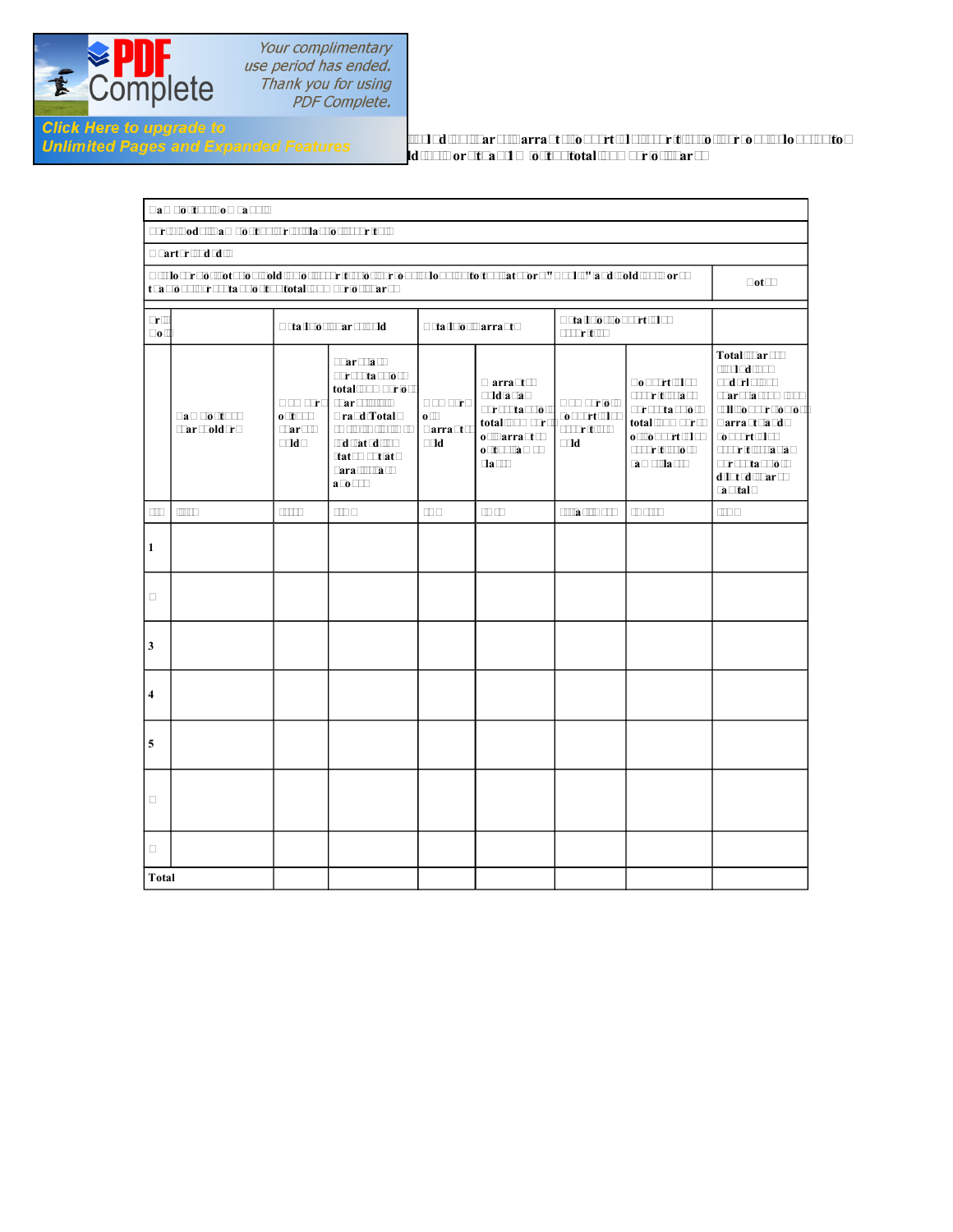

Your complimentary use period has ended.<br>Thank you for using<br>PDF Complete.

**Click Here to upgrade to<br>Unlimited Pages and Expanded Features** 

|                             | <b>ILal Intellity Intellity</b> |                                                    |                                                                                                                                                                                                                     |                                                   |                                                                                                                                                                                                                     |                                                                            |                                                                                                                                                                       |                                                                                                                                                                                                                                                                   |  |  |
|-----------------------------|---------------------------------|----------------------------------------------------|---------------------------------------------------------------------------------------------------------------------------------------------------------------------------------------------------------------------|---------------------------------------------------|---------------------------------------------------------------------------------------------------------------------------------------------------------------------------------------------------------------------|----------------------------------------------------------------------------|-----------------------------------------------------------------------------------------------------------------------------------------------------------------------|-------------------------------------------------------------------------------------------------------------------------------------------------------------------------------------------------------------------------------------------------------------------|--|--|
|                             |                                 |                                                    | !!r!!!! od!!!! a! !!o!!t! !!!!r!! !!! la!!!o!!!!!! r!t! !!                                                                                                                                                          |                                                   |                                                                                                                                                                                                                     |                                                                            |                                                                                                                                                                       |                                                                                                                                                                                                                                                                   |  |  |
|                             |                                 |                                                    |                                                                                                                                                                                                                     |                                                   |                                                                                                                                                                                                                     |                                                                            |                                                                                                                                                                       |                                                                                                                                                                                                                                                                   |  |  |
|                             |                                 |                                                    | al d!! old!!!!!! or!!t! a! !!!!!!!! r!!! ta! !!o!!t! !!total!!!!! ! r!o!!!! ar! !!o!!t! !!! o! ! a!!                                                                                                                |                                                   |                                                                                                                                                                                                                     |                                                                            |                                                                                                                                                                       | $!$ ot!!                                                                                                                                                                                                                                                          |  |  |
| r<br>$\vert$ o $\vert\vert$ |                                 |                                                    | !!ta!!!!o!!!! ar!!!!!!d                                                                                                                                                                                             | $!$ ! $!$ ta!!!! $ 0$ !!! arra! t!                |                                                                                                                                                                                                                     | !!ta!!!!o!!!o!!!rt!! !!!<br>$1111$ $r$ $t$ $t$ $t$ $t$ $t$                 |                                                                                                                                                                       |                                                                                                                                                                                                                                                                   |  |  |
|                             | $!!$ ar!! old! r                | 11!1!r!<br>0!<br>$!!$ ar!!!<br>$!$ ! $\mathbf{Id}$ | $\vert$     ar $\vert$       a     <br>$  r    $ tal $  o  $<br>total!!!!!!!r!o!!<br>  ar            <br>! ra! d!Total!!! !!<br><b>THE HEAD AT</b><br>!! d!! at! d!!! !<br>!tat!!!!! t!at!! ara!!<br>!!!!!a!!a!o!!! | $!$ !!!!r!<br>0!!<br>$!$ arra $!$ t $!$ !<br>! 1d | $\pm$ arra! t!!! ! ld!<br>a! a <br>$! \cdot   \cdot   \cdot   \cdot   \cdot   \cdot   \cdot   \cdot   \cdot   \cdot  $<br>$total!!!!!!!!  r!!    r _{t}    .$<br>o!!! arra! t!!o!!   ! ! ld<br>$t!$ !!!a!!!!!!a!!!! | $!$ $!$ $!$ $!$ $!$ $!$ $!$ $!$ $!$<br>$  \cdot  _0   \cdot   _r     _1  $ | $\pm$ of $\pm$ left! If $\pm$<br>1!1!r!t!1!1!a!1!<br>$! !r! ! $ ta! $! 0! !$<br>o!!! o! ! ! rt!! 1! !<br>$\{1111 \text{ r}!\text{ t}!\text{!!!!!}$<br>$ a $ $   a   $ | Total!!! ar!!!<br>                                 <br>a!!!! !!!!!!!!!<br>$!$ o! $!$ $!$ $!$ $!$ $!$ $!$ $!$ $!$ $!$<br>! arra! t!!a! d!<br>$!$ o! $!$ ! $!$ rt!! $!$ !!<br>$!!!!$ r!t!!!!!!a!!a!<br>$! !r! ! $ ta! $! 0! !$<br>$d!!$ t! $d!!$ ! ar!!<br>la! Ital |  |  |
| $\mathbf{H}$                | 11111                           | 11111                                              | $\mathbf{III}$                                                                                                                                                                                                      | $\mathbf{H}$                                      | $\mathbf{H}$                                                                                                                                                                                                        | 1111a11111111                                                              | $\mathbf{0}$ $\mathbf{0}$                                                                                                                                             | $\mathbf{H}$                                                                                                                                                                                                                                                      |  |  |
| $\mathbf{1}$                |                                 |                                                    |                                                                                                                                                                                                                     |                                                   |                                                                                                                                                                                                                     |                                                                            |                                                                                                                                                                       |                                                                                                                                                                                                                                                                   |  |  |
| Ţ                           |                                 |                                                    |                                                                                                                                                                                                                     |                                                   |                                                                                                                                                                                                                     |                                                                            |                                                                                                                                                                       |                                                                                                                                                                                                                                                                   |  |  |
| <b>Total</b>                |                                 |                                                    |                                                                                                                                                                                                                     |                                                   |                                                                                                                                                                                                                     |                                                                            |                                                                                                                                                                       |                                                                                                                                                                                                                                                                   |  |  |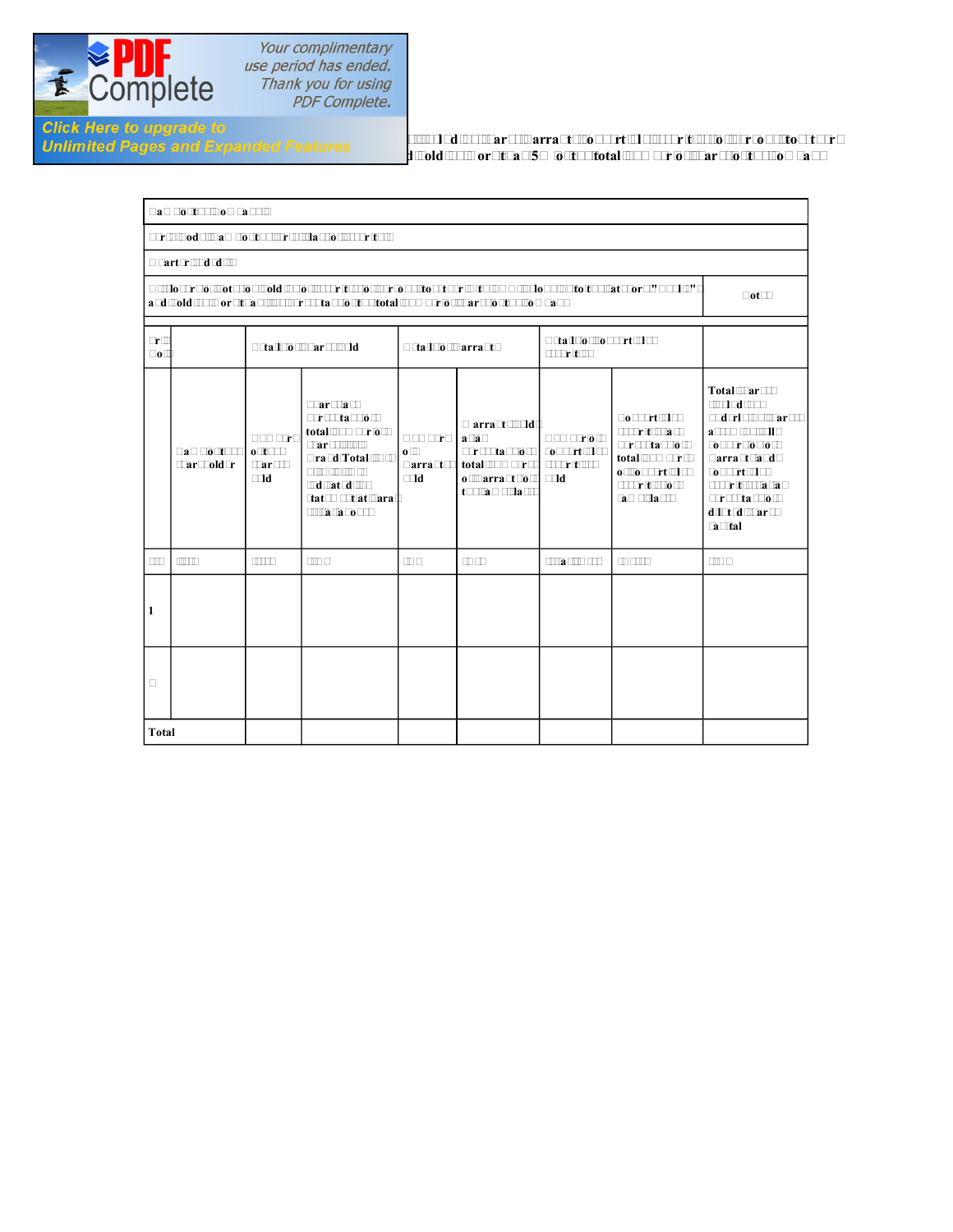

**Click Here to upgrade to<br>Unlimited Pages and Expanded Features** 

! t!!! o! !! ! !d! ta!!! !o!!lo! ! ! d!!! !! ! ar! !

|                             | ! ! r!! !! od! !!! a! ! !o!!t! ! !!! r!! !!! la! ! !o!!!! ! ! r!t! !! |                                                    |                                                                                                                                                                                                        |                                           |  |  |  |  |
|-----------------------------|-----------------------------------------------------------------------|----------------------------------------------------|--------------------------------------------------------------------------------------------------------------------------------------------------------------------------------------------------------|-------------------------------------------|--|--|--|--|
|                             | $!$ ! $!$ art! $r!!$ ! $d!$ $d!!$                                     |                                                    |                                                                                                                                                                                                        |                                           |  |  |  |  |
|                             | ! !!! lo!! r! !o!!! ot! !!o! !lo!! ! d!!! !!! ar!!                    |                                                    |                                                                                                                                                                                                        | $!$ ot $!$ !                              |  |  |  |  |
| $\parallel$ r!!<br>$\pm$ 0! | $ a $ $  b  t  $ !<br>$!!$ ar!! old! r                                | ! 1 ! 1 ! r! 0! !<br>$10!!!!$ $d!!!!$<br>$!!$ ar!! | ! o!!!d!!! !!! ar!!!a!!a!! !r!!! ta!!!o!!total!! !! ! ! r!o!!!! ar!!!! !ld!  ! ro! ot! r!!!<br>!!!!!!!!!!!! ra! d!Total!!! !!! !!! !!! !!! !!!! d!! at! d!!! !! tat!! !! t!at!<br>! ara!!!!!a!!a! o!!! | $\vert$ ! ro! ot! r!! ro! ! !!!<br>111111 |  |  |  |  |
| Ш                           | 1!1!1!                                                                | 11111                                              | $\mathbf{III}$                                                                                                                                                                                         | $\mathbf{H}$                              |  |  |  |  |
| $\mathbf{1}$                |                                                                       |                                                    |                                                                                                                                                                                                        |                                           |  |  |  |  |
| -1                          |                                                                       |                                                    |                                                                                                                                                                                                        |                                           |  |  |  |  |
| $\mathbf{3}$                |                                                                       |                                                    |                                                                                                                                                                                                        |                                           |  |  |  |  |
| $\overline{4}$              |                                                                       |                                                    |                                                                                                                                                                                                        |                                           |  |  |  |  |
| 5                           |                                                                       |                                                    |                                                                                                                                                                                                        |                                           |  |  |  |  |
| !                           |                                                                       |                                                    |                                                                                                                                                                                                        |                                           |  |  |  |  |
| !                           |                                                                       |                                                    |                                                                                                                                                                                                        |                                           |  |  |  |  |
| !                           |                                                                       |                                                    |                                                                                                                                                                                                        |                                           |  |  |  |  |
| Ţ                           |                                                                       |                                                    |                                                                                                                                                                                                        |                                           |  |  |  |  |
| <b>Total</b>                |                                                                       |                                                    |                                                                                                                                                                                                        |                                           |  |  |  |  |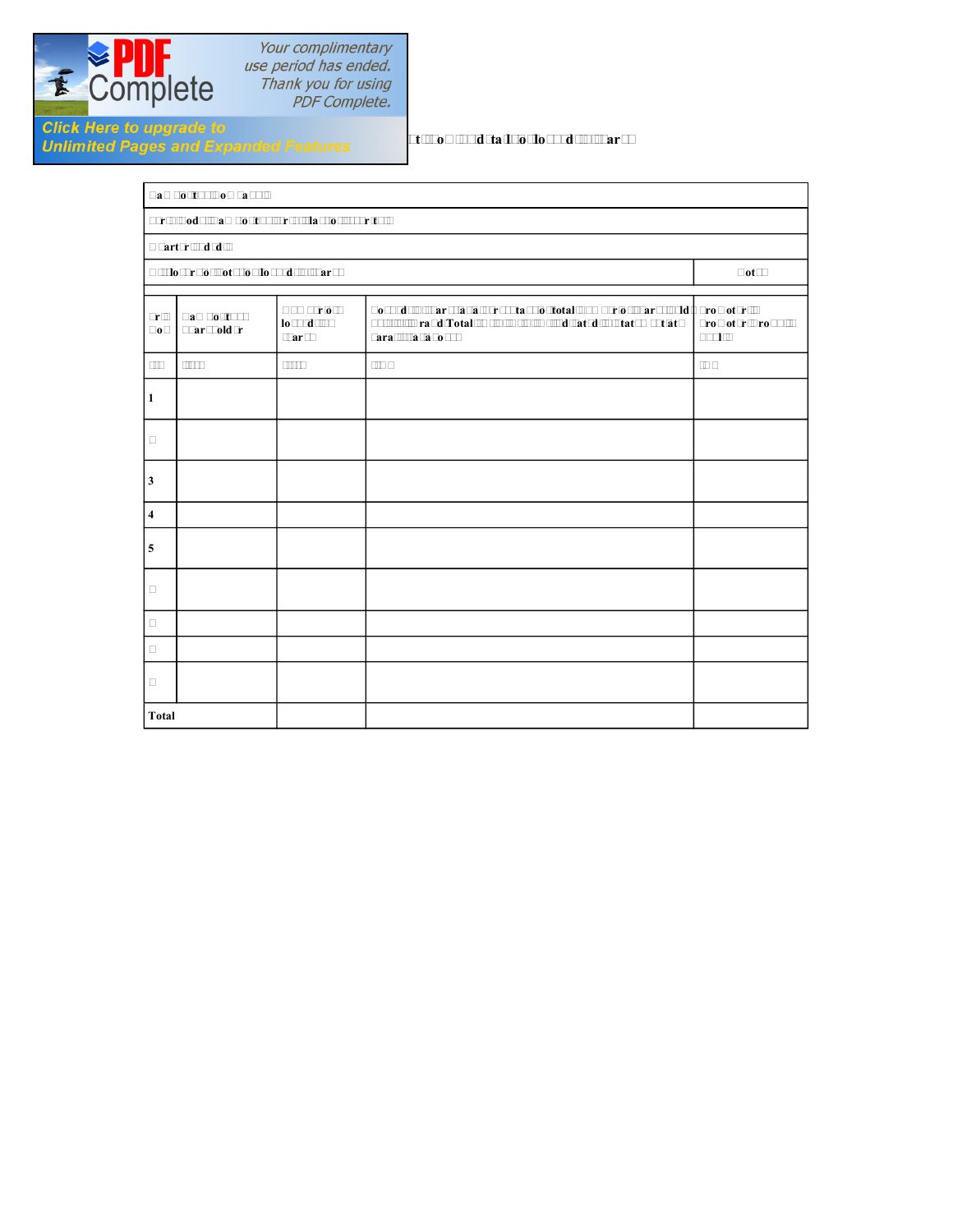

Your complimentary<br>use period has ended.<br>Thank you for using<br>PDF Complete.

**Click Here to upgrade to<br>Unlimited Pages and Expanded Features** 

o! !! ! !d! ta!!! !o!!! ! ! o!!tor! !! !!!!!! t!!!! ! !!

|               | ! a! ! !o!!t! ! !! o! ! a! ! !!!                                            |                                                            |                                            |                                                                                                                                                                                                                                                     |  |  |  |  |  |
|---------------|-----------------------------------------------------------------------------|------------------------------------------------------------|--------------------------------------------|-----------------------------------------------------------------------------------------------------------------------------------------------------------------------------------------------------------------------------------------------------|--|--|--|--|--|
|               |                                                                             | !!r!! !! od!!!! a! !!o!!t! !!!!r!! !!!la!!!o!!!!!! r!t! !! |                                            |                                                                                                                                                                                                                                                     |  |  |  |  |  |
|               | $!$ ! art! $r!!$ ! d! d!!                                                   |                                                            |                                            |                                                                                                                                                                                                                                                     |  |  |  |  |  |
|               | !!!! lo!! r! !o!!! ot! !!o! !d!! o!!tor! !r!!!!!! t!!!! !!!<br>$!$ ot $!$ ! |                                                            |                                            |                                                                                                                                                                                                                                                     |  |  |  |  |  |
|               |                                                                             |                                                            |                                            |                                                                                                                                                                                                                                                     |  |  |  |  |  |
| r<br>$\pm$ 0! | $T!!!!$   0  <br>o! t! ta! d!! !!<br>111                                    | ! 1 ! 1 ! r! 0!!<br>o! t! ta! d!! ! !! ! !                 | ! 1 ! 1 ! r! 0 ! ! ! ar! !!<br>$\pm\pm\pm$ | !! ar!!!! ! d! rl! !! ! !o! t! ta! d!! ! !! ! ! !!a!!a!! ! r! !! ta! ! !o!!total!<br>[1] d!rl!!! ! lo! t!ta! d!! ! !   ! ! ! !   r!o!!!! ar! !!!!!!!!!! ra! d!Total!!! !!! !!! !!! !!! !!!! d!! at! d!<br>!!!!! tat!!!!! t!at!! ara!!!!!!a!!a! o!!! |  |  |  |  |  |
| $\mathbf{H}$  | 11111                                                                       | $\overline{111}$                                           | $\mathbf{H}$ $\mathbf{I}$                  | $\mathbf{H}$                                                                                                                                                                                                                                        |  |  |  |  |  |
| $\mathbf{1}$  |                                                                             |                                                            |                                            |                                                                                                                                                                                                                                                     |  |  |  |  |  |
| <b>Total</b>  |                                                                             |                                                            |                                            |                                                                                                                                                                                                                                                     |  |  |  |  |  |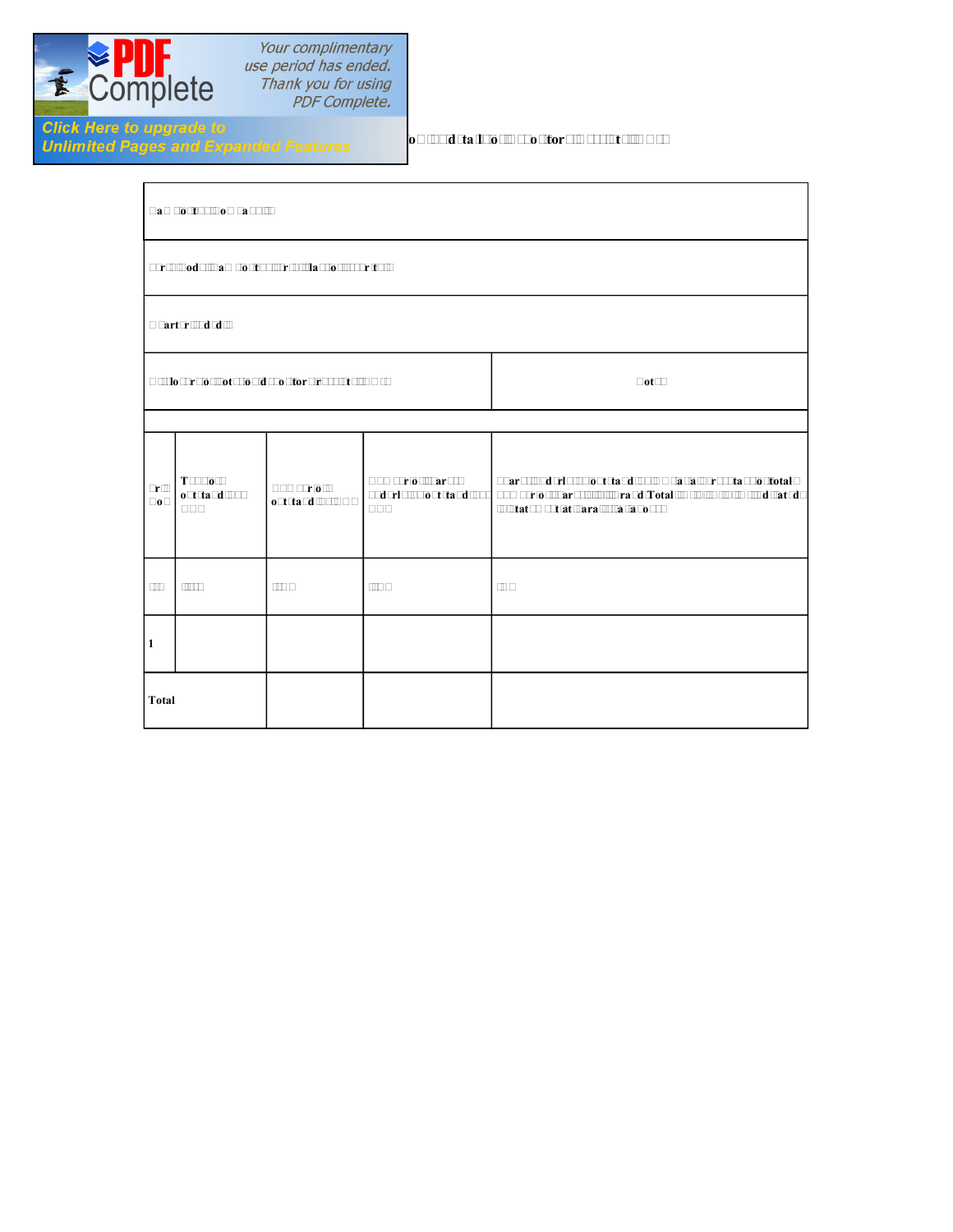

Your complimentary<br>use period has ended. Thank you for using<br>PDF Complete.

**EXECUTE SHOWING SHOW RECEIPTS (DRS), where underlying shares held by 'Promoter / Promoter Example 3 Cross of 1% of the total number of shares** 

|              | Name of the Company:                               |                                                                                                                                                         |                                                |                                                                                                                                                                          |  |  |  |  |  |  |
|--------------|----------------------------------------------------|---------------------------------------------------------------------------------------------------------------------------------------------------------|------------------------------------------------|--------------------------------------------------------------------------------------------------------------------------------------------------------------------------|--|--|--|--|--|--|
|              | Scrip Code, Name of the scrip, class of security : |                                                                                                                                                         |                                                |                                                                                                                                                                          |  |  |  |  |  |  |
|              | Quarter ended:                                     |                                                                                                                                                         |                                                |                                                                                                                                                                          |  |  |  |  |  |  |
|              | total number of shares                             | Disclosure of notes of depository receipts (DRs), where underlying shares<br>held by "Promoter / Promoter Group" are in excess of one percentage of the | <b>Notes</b>                                   |                                                                                                                                                                          |  |  |  |  |  |  |
|              |                                                    |                                                                                                                                                         |                                                |                                                                                                                                                                          |  |  |  |  |  |  |
| Sr.<br>No.   | Name of the<br><b>DR</b> holder                    | Type of<br>outstanding DR                                                                                                                               | Number of shares underlying<br>outstanding DRs | Shares underlying outstanding DRs as a percentage<br>of total number of shares {i.e., Grand Total (A) +<br>$(B) + (C)$ indicated in Statement at para $(I)(a)$<br>above} |  |  |  |  |  |  |
| $($ I        | (II)                                               | (IV)                                                                                                                                                    | (IV)                                           | (V)                                                                                                                                                                      |  |  |  |  |  |  |
| 1            |                                                    |                                                                                                                                                         |                                                |                                                                                                                                                                          |  |  |  |  |  |  |
| <b>Total</b> |                                                    |                                                                                                                                                         |                                                |                                                                                                                                                                          |  |  |  |  |  |  |